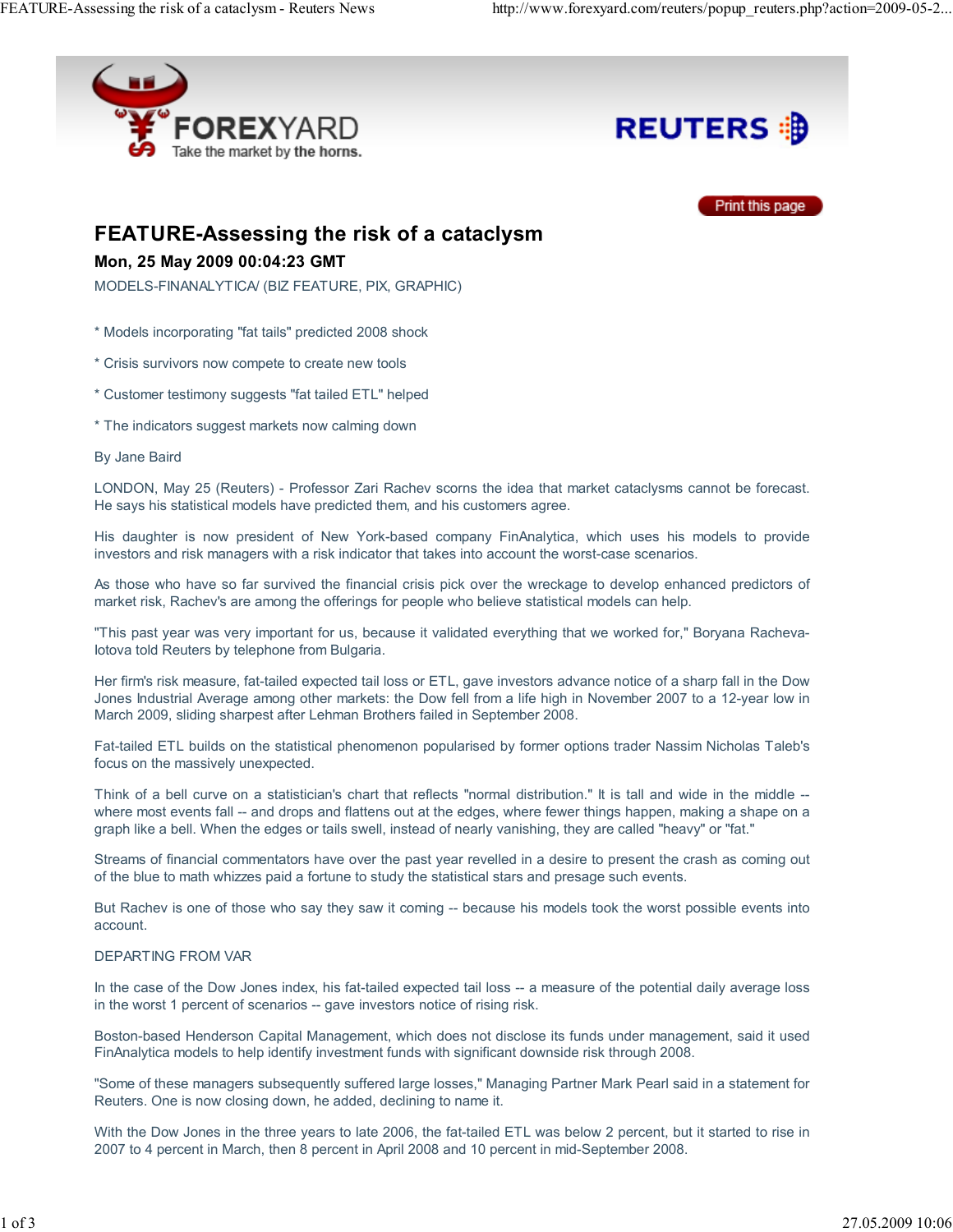By contrast, a typical Wall Street indicator that takes into account all cases but the worst 1 percent -- known as value at risk (VaR) 99 -- was signalling potential daily losses of no more than 2 percent until April 2008 and 5 percent in late-September.

Racheva-Iotova highlights the gap between the two indicators from late 2006 to mid-September 2008.

"Now consider a market that understands the extreme risk for a key market driver such as the Dow Jones is in fact 40 percent higher for a period of more than a year and a half," she said, implying investors would have been much more cautious.

London-based Aviva Investors, with 236.5 billion pounds (\$359.6 billion) of assets under management as of end-2008, started using the model two years ago.

"Particularly during the recent market crisis, this approach has delivered value by helping us to proactively manage tail risk and mitigate the potential for extreme loss in crisis conditions," said Julie Griffiths, its head of portfolio risk.

Today, the fat-tailed ETL figure is at about the same level as it was in May 2008, and it and VaR 99 have come closer together, indicating reduced risk of another imminent crash.

"The fact that the two methods converge may indicate that the markets are calming down," Racheva-Iotova said.

#### **SCEPTICISM**

Of course, any statistical model of financial markets faces scepticism. Mathematical sophistication, as experts said in a March review for British regulators, "ended up not containing risk but providing false assurance that other prime facie indicators of increasing risk could be safely ignored".

Drawing a distinction between risk and uncertainty, which arises from shifts in society and natural resources, the review commissioned by Financial Services Authority head Adair Turner questioned our ability to infer future risk from past patterns.

At a very basic level is the relevance of data from 1929 for the internet age, when currencies are no longer tied to gold.

Paul Wilmott, who founded Oxford University's diploma in mathematical finance and is a well-known critic of Wall Street models, said that while it is possible to forecast a market crash, "it's difficult, statistically speaking, to decide whether you are lucky or not. These things happen very rarely."

He himself warned in 2000 of the risk of a mathematician-led market meltdown, and in 2006 of the dangers of credit derivatives -- blamed in part for skewing measures of risk in the run-up to 2008. "But I could have just been lucky".

#### MAGNIFYING GLASS

However powerful such scepticism, it is not stopping quantitative analysts from creating new models to replace VaR, which has become widely discredited.

The flaws of VaR are well known, said Rohan Douglas, chief executive of Quantifi Inc., which supplies models to analyse and price debt instruments and does not compete with FinAnalytica.

"Nobody using VaR thought it was perfect, but it was a clear, simple way of communicating risk that everybody understood," he said, adding that now a few people are coming up with alternative risk measures, and the question is whether any will be adopted as an industry standard.

Henderson said it had picked FinAnalytica after a comprehensive search. Rachev, a professor at the University of Karlsruhe and University of California at Santa Barbara, says simply that his models provide "a better magnifying glass.

"You see some indications the market is starting to behave in a more volatile way before you see the largest negative shock."

Rachev first turned to the problem of calculating the probabilities of extreme events after the 1987 market crash.

No model then could explain the crash, the probability of which "was computed at slightly more than the life of the universe", he said. The FinAnalytica model now predicts a crash of that size can occur every 30 years on average.

The Bulgarian-born mathematician has tackled the problem from four different directions, including theories on fractals and clustering of volatility, and produced his models by 2002.